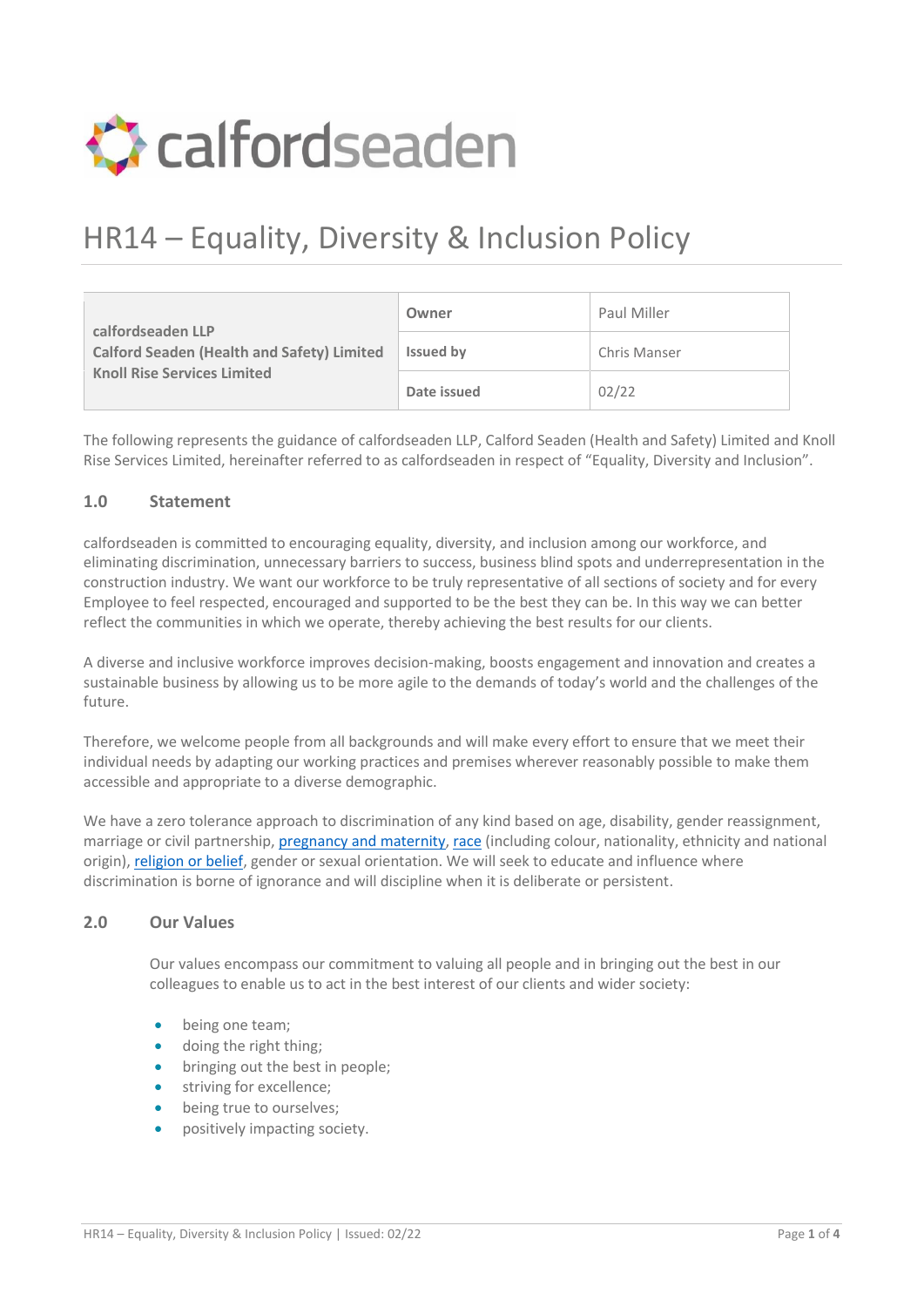# **C**raffordseaden

### **3.0 Definitions**

#### 3.1 Equality

Equality means treating different people in different ways to ensure they are all given access to the same opportunities. It recognises that personal, cultural, and institutionalised discrimination creates and sustains privileges for some and disadvantages for others. It's about levelling the playing field to give everyone equal access to the same opportunities and its success is measured in data.

#### 3.2 Diversity

Diversity recognises that each person is different and unique and is about understanding the strengths that people's differences can bring, moving beyond tolerance and data to mutual respect, understanding and celebration of each other's differences. The success of diversity is measured in a business's ability to innovate, meet challenges, foresee problems, and understand how best to serve the wider community.

#### 3.3 Inclusion

Inclusion is a personal feeling that, whoever you are, you can feel comfortable and confident about being yourself at work, without feeling that you need to conform. It enables you to work in a way that suits you while feeling valued and adding value. Inclusion is measured in engagement and productivity.

#### **4.0 What This Policy Covers**

This policy applies to Members, Employees, Workers and Contractors.

calfordseaden will seek to promote the principles of equality and diversity in all its dealings with Employees, Workers, Job Applicants, Clients, Customers, Contractors, Recruitment Agencies and the Public.

Everyone who acts on calfordseaden's behalf is required to adhere to this policy when undertaking their duties or when representing calfordseaden in any other guise.

#### **5.0 Purpose**

The policy's purpose is to:

- provide equality, fairness and respect for all in our employment, whether temporary, part-time or full-time;
- not unlawfully discriminate because of the Equality Act 2010 protected characteristics of age, disability, gender reassignment, marriage and civil partnership, pregnancy and maternity, race (including colour, nationality, and ethnic or national origin), religion or belief, sex and sexual orientation;
- oppose and avoid all forms of unlawful discrimination. This includes in pay and benefits, terms and conditions of employment, dealing with grievances and discipline, dismissal, redundancy, leave for parents, requests for flexible working, and selection for employment, promotion, training or other developmental opportunities.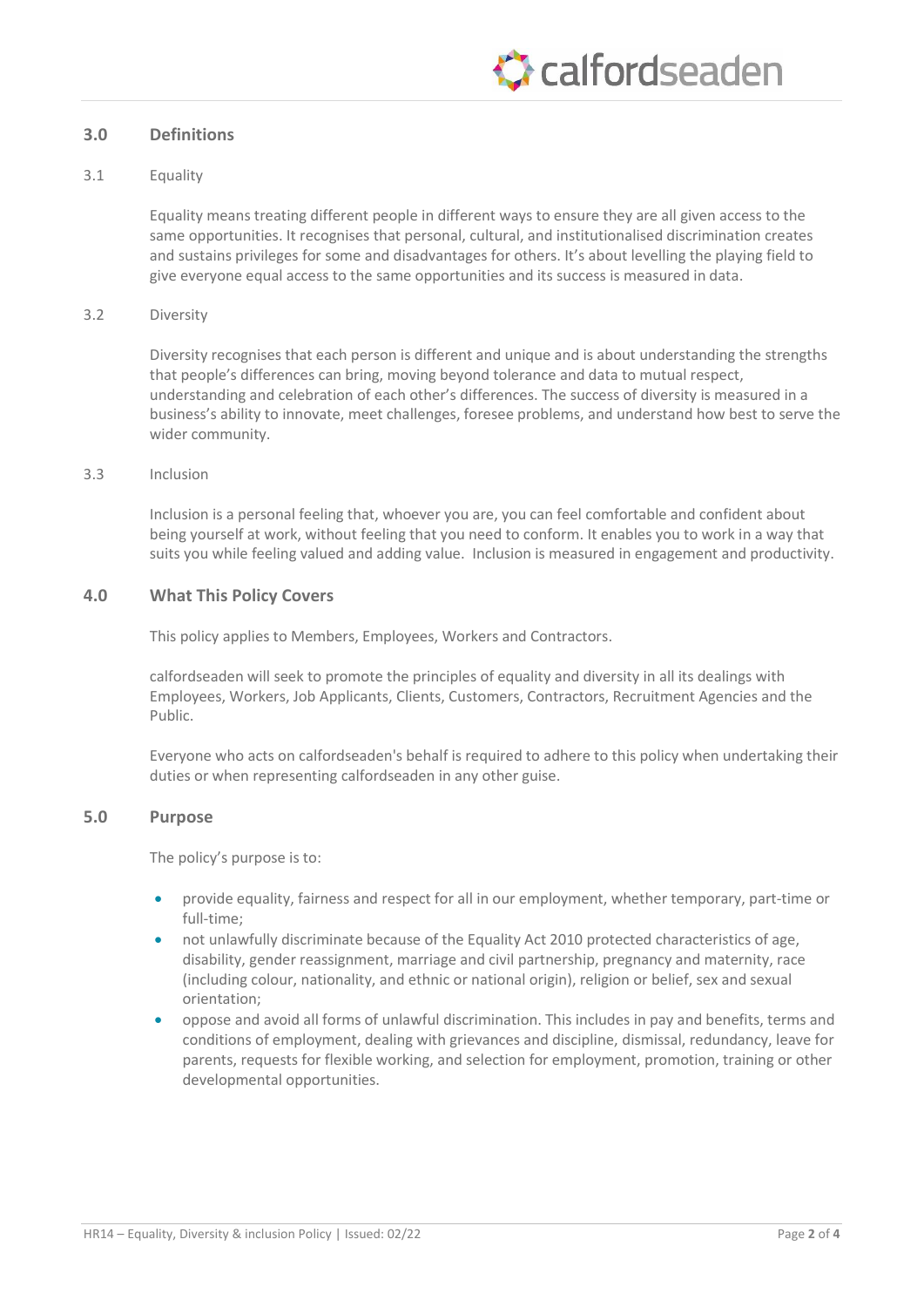# **C** calfordseaden

### **6.0 Our Commitment**

Our commitment is to:

- encourage equality, diversity and inclusion in the workplace as they are good practice and make business sense;
- create a working environment free of bullying, harassment, victimisation and unlawful discrimination, promoting dignity and respect for all, and where individual differences and the contributions of all our people are recognised and valued.

This commitment applies to all aspects of employment, including:

- recruitment and selection, including advertisements, job descriptions, interview and selection procedures;
- training;
- promotion and career-development opportunities;
- terms and conditions of employment, and access to employment-related benefits and facilities;
- grievance handling and the application of disciplinary procedures;
- selection for redundancy.

We will do this by:

- training managers and all other employees about their rights and responsibilities under the equality, diversity and inclusion policy. Responsibilities include everyone conducting themselves to help calfordseaden provide equal opportunities in employment, and prevent bullying, harassment, victimisation, and unlawful discrimination;
- ensuring everyone understands they, as well as us, their employer, can be held liable for acts of bullying, harassment, victimisation, and unlawful discrimination, in the course of their employment, against fellow employees, customers, suppliers and the public;
- taking seriously complaints of bullying, harassment, victimisation and unlawful discrimination by colleagues, customers, suppliers, visitors, the public and any others in the course of our work.
	- o such acts will be dealt with as misconduct under calfordseaden's HR13 [Grievance and](http://plexus.calfordseaden.co.uk/DMS/view_document.aspx?ID=14186752&Latest=true)  [Appeals Procedure](http://plexus.calfordseaden.co.uk/DMS/view_document.aspx?ID=14186752&Latest=true) and/o[r HR02 Disciplinary Procedure,](http://plexus.calfordseaden.co.uk/DMS/view_document.aspx?ID=13239696&Latest=true) and appropriate action will be taken. Particularly serious complaints could amount to gross misconduct and lead to dismissal without notice.
	- $\circ$  further, sexual harassment may amount to both an employment rights matter and a criminal matter, such as in sexual assault allegations. In addition, harassment under the Protection from Harassment Act 1997 – which is not limited to circumstances where harassment relates to a protected characteristic - is a criminal offence.
- making opportunities for training, development and career progress available to each individual, appropriate to their experience and abilities, who will be helped and encouraged to develop their full potential, so their talents and resources can be fully utilised to maximise the efficiency of calfordseaden;
- basing decisions concerning individuals on merit (apart from in any necessary and limited exemptions and exceptions allowed under the Equality Act);
- reviewing employment practices and procedures when necessary to ensure fairness, and also update them and this policy to take account of changes in the law;
- taking appropriate positive action measures (as permitted by equal opportunities legislation) to provide specialist training and support for groups that are under-represented in the workforce and encourage them to take up training and career-development opportunities, for example to close our gender pay gap;